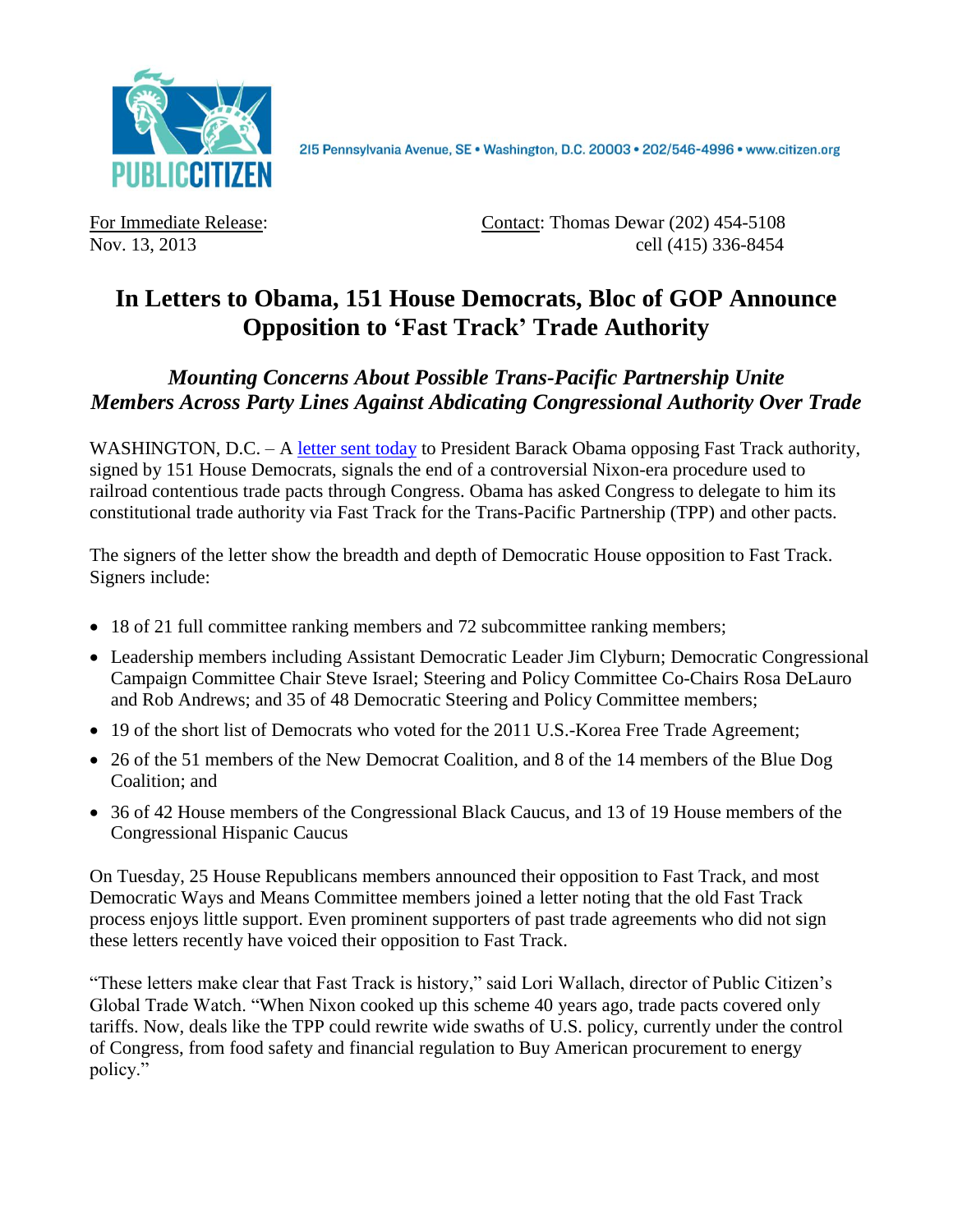Fast Track delegated to the executive branch authorities the Constitution explicitly gives Congress. Fast Track let the executive branch unilaterally select trade partners, set agreements' terms and sign them before Congress even voted. Then the executive branch could write implementing legislation, skirting committee review and amendment. This legislation could be directly submitted for votes, with congressional leaders' control of House and Senate floor schedules overridden. Votes could be forced within 60 days in the House and an additional 30 days in the Senate. Normal voting rules were waived, with all amendments banned and only 20 hours of debate. Unlike all past trade authorities, which covered only tariffs, Fast Track allowed the executive branch to "diplomatically legislate," using trade agreements to set policy on non-trade matters.

"Polls show that opposition to more-of-the same trade deals is one of the few issues that unite Americans across party lines," said Wallach. "It's not really surprising that there is bipartisan congressional opposition to Fast Track."

Fast Track has been used only 16 times, although hundreds of U.S. trade agreements have been implemented since the mid-1970s. These have included the most controversial pacts such as the North American Free Trade Agreement (NAFTA) and the agreement that created the World Trade Organization (WTO). The U.S. has a large and growing trade deficit with countries involved in past U.S. fast-tracked Free Trade Agreements (FTAs). U.S. export growth is 38 percent faster with countries with which we do not have FTAs relative to those with which we have FTAs.

Also fueling congressional opposition to Fast Track is the abysmal outcome of the Obama administration's only major trade pact to date, the U.S.-Korea FTA, which is the template for the TPP. In contrast to Obama's promises that the Korea deal would boost exports, in the agreement's first year, U.S. exports to Korea fell 10 percent, imports from Korea rose and the U.S. trade deficit with Korea exploded by 37 percent. This equates to a net loss of approximately 40,000 U.S. jobs.

Opposition to Fast Track has been growing in Congress since the time of NAFTA and the WTO. The 1991 Fast Track grant passed in the House by a 27-vote margin. President Bill Clinton never was able to obtain Fast Track again after that grant expired. Clinton had Fast Track authority for only two of his eight years in office, and in 1998, the House explicitly rejected his request, with 171 Democratic and 71 GOP opposing Fast Track. President George W. Bush then spent two years and enormous political capital to pass Fast Track in 2002 by two votes. That delegation of Fast Track expired in 2007, and Congress rebuffed Bush's request for an extension.

In 2008, candidate Obama promised to replace Fast Track with a more inclusive process. Historically, a new system of trade authority delegation has been created every few decades since 1890. But in recent months, Obama has ramped up his demand that Congress once again cede its constitutional trade authority via Fast Track.

"Fast Track is outdated 1970s technology being applied to 21st century realities, which is causing serious damage," said Wallach. "It enables agreements that offshore U.S. jobs and expose our consumer and environmental laws to attack and rollback."

Already a decade ago, one of Congress' most ardent free traders, the late U.S. Rep. Robert Matsui (D-Calif.), who led the Democratic House effort to pass NAFTA, described why Fast Track was unacceptable: